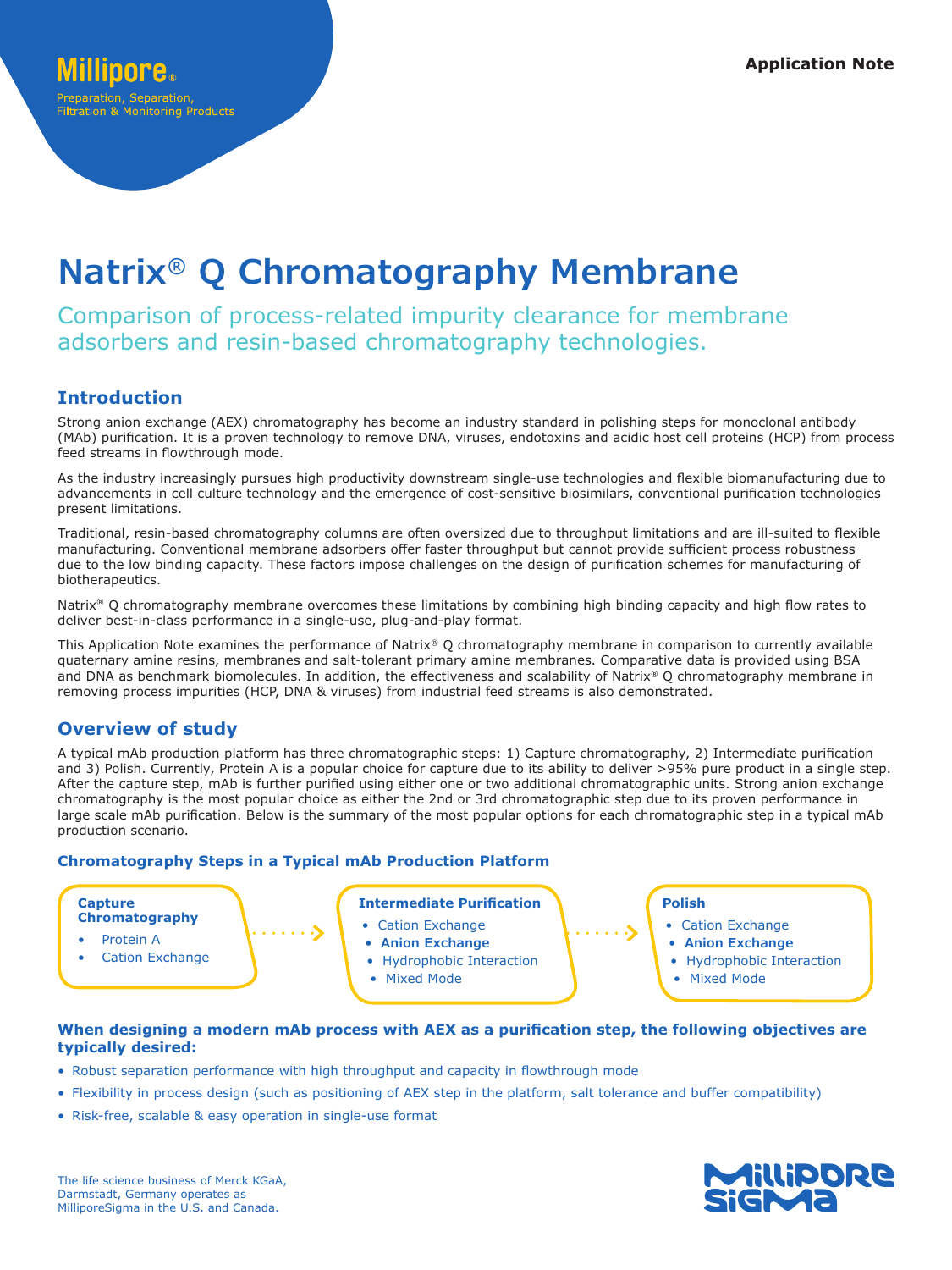However, current technologies are limited in their ability to meet all process requirements due to inherent technical limitations, as noted in Table 1.

#### **Table 1. Pros and Cons of Existing Technology**

| <b>Technology</b>                        | <b>PROS</b>                                                                                                                  | <b>CONS</b>                                                                                                                                                                                                                                                                                                                                                      |
|------------------------------------------|------------------------------------------------------------------------------------------------------------------------------|------------------------------------------------------------------------------------------------------------------------------------------------------------------------------------------------------------------------------------------------------------------------------------------------------------------------------------------------------------------|
| Column<br>Chromatography                 | • Robust separation performance due to high media binding<br>capacity for many impurities<br>• Flexibility in process design | • Oversized column due to throughput limitation<br>• Relatively complex operation requiring column<br>packing, qualification, cleaning or validation; risk<br>of cross-contamination<br>• Not suited to single-use format<br>• Low binding capacity for large molecules (ex. large<br>viruses, DNA) due to small resin bead pore size                            |
| Conventional<br><b>Membrane Adsorber</b> | • High throughput<br>• Good performance when feed is relatively clean<br>• Single-use, plug-and-play format                  | Limited binding capacity of membrane means:<br>• Lower process robustness and thereby higher risk<br>associated with product quality from one batch to<br>another batch<br>• Limited process design flexibility<br>• Typically needs at least 3 - 5X dilution to achieve<br>high loading in case of challenging feed conditions<br>(ex. high salt concentration) |

## **Competitive evaluation**

The dynamic binding capacity under different process conditions for Natrix® Q chromatography membrane were evaluated and compared to a broad range of common chromatography membranes and resins (see Table 2).

#### **Table 2. Chromatography Media used in Competitive Evaluation**

| <b>Device</b>                               | <b>Matrix</b>                         | <b>Chemistry</b>    | <b>Media Volume</b><br>(mL) | <b>Flow Rate</b><br>(mL/min) |
|---------------------------------------------|---------------------------------------|---------------------|-----------------------------|------------------------------|
| Natrix <sup>®</sup> Q Recon Mini            | Porous Polyacrylamide                 | Quaternary<br>Amine | 0.20                        | 2.0                          |
| Membrane 1-Q                                | Modified hydrophilic polyethersulfone |                     | 0.18                        | 1.8                          |
| Membrane 2-Q                                | Stabilized reinforced cellulose       |                     | 0.08                        | 0.8                          |
| Resin 1-Q                                   | Highly cross-linked agarose           |                     | 1.00                        | 1.0                          |
| Resin 2-Q<br>6% Highly cross-linked agarose |                                       |                     | 1.00                        | 1.0                          |
| Membrane 3-PA                               | Stabilized reinforced cellulose       | Primary Amine       | 0.08                        | 0.8                          |
| Resin 3-MM                                  | Highly cross-linked agarose           | Mixed Mode          | 1.00                        | 1.0                          |

Membranes were operated at 6 seconds residence time; resins were operated at 1 minute residence time.

## **The feed sample specifications for the various studies were as follows:**

- **Salt Tolerance Study:** 1 g/L BSA in 25 mM Tris + NaCl buffer, pH 8.0
- **Phosphate Tolerance Study:** 1 g/L BSA in phosphate buffer, pH 8.0
- **DNA Binding Study:** 0.1 g/L Herring testes DNA in 25 mM Tris buffer, pH 8.0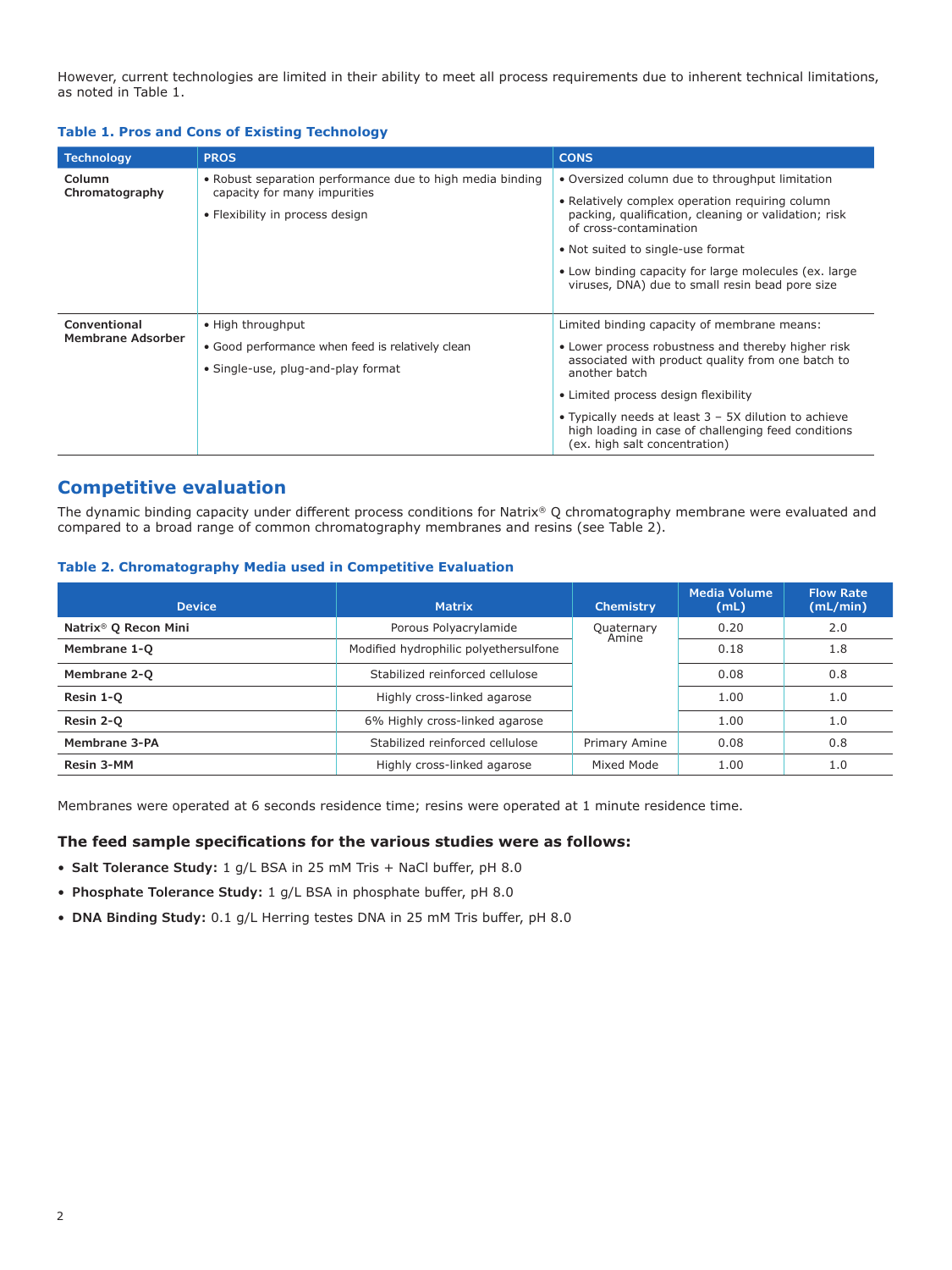## **1. Salt tolerance study**

Natrix® Q chromatography membrane maintained superior dynamic binding capacity over a wide range of conductivities in comparison to all membrane adsorbers including salt tolerant media (see Figure 1 and Table 2). Resin 1–Q demonstrated similar binding capacity to Natrix® Q chromatography membrane, but suffers from throughput limitations inherent to column chromatography.

The typical residence time for any column at process scale is at least 2 minutes which puts constraint on the loading capacity of the column. Using this residence time, a typical column would need more than 33 hours to load the feed sample with 10 g/L titer to 10 kg/L capacity. By comparison, Natrix<sup>®</sup> Q chromatography membrane would need only 1.7 hours to load the same amount of feed at 10 MV/min flow rate (or even less if impurity clearance is maintained at higher flow rate.)

The improved salt tolerance of Natrix® Q chromatography membrane provides greater flexibility during process design. In addition, it is able to achieve high levels of performance without the need for dilution to reduced conductivity.

## **NaCl Concentration Device 0 mM 50 mM 100 mM 125 mM Natrix® Q chromatography membrane** 242 192 86 48 **Resin 1-Q** 174 151 91 52 **Resin 2-Q** 17 | 41 | 27 | 18 **Membrane 1-Q** 82 55 33 24 **Membrane 2-Q** 18 13 8 7 **Membrane 3-PA** 39 41 38 36 **Resin 3-MM** 11 25 30 29

**Table 3. Salt Tolerance Study: Dynamic BSA Binding** 

**Capacity at 10% Breakthrough (mg/mL)**

#### **Figure 1. Effect of NaCl Concentration on BSA Binding Capacity at 10% Breakthrough**



## **2. Phosphate tolerance study**

Phosphate is one of the most popular and widely used buffers for the pH range of 5.8 to 8.0. Natrix® Q chromatography membrane can tolerate the presence of phosphate ions unlike other anion exchange media, whose performance is significantly affected in presence of multivalent anionic buffers.

As illustrated in Figure 2 and Table 4, Natrix® Q chromatography membrane achieved more than 50% greater dynamic binding capacity than the closest competitior. This advantage was most pronounced at higher phosphate concentration.

## **Binding Capacity at 10% Breakthrough (mg/mL) Phosphate Concentration Device 25 mM 50 mM 75 mM Natrix® Q chromatography membrane** 186 107 51 **Resin 1-Q** 112 53 10 **Resin 2-Q** 38 22 7 **Membrane 1-0** 10 45 26 10 **Membrane 2-0** 11 1 7 4 **Membrane 3-PA** 1 1 1 1 1 **Resin 3-MM** 23 26 26

**Table 4. Phosphate Tolerance Study: Dynamic BSA** 

**Figure 2. Effect of Phosphate Concentration on BSA Binding Capacity at 10% Breakthrough**

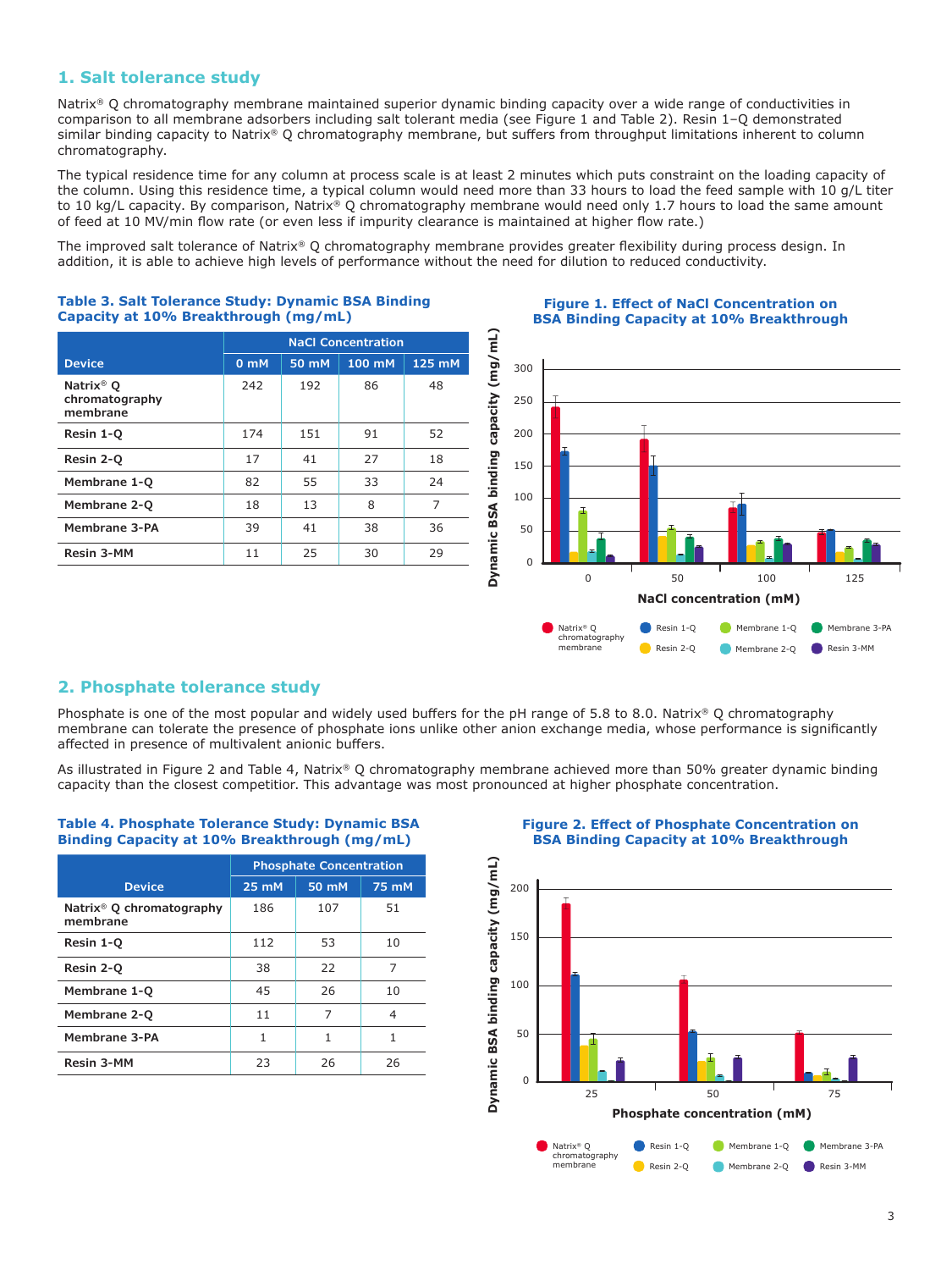## **3. DNA binding capacity study**

Natrix® Q chromatography membrane achieved an average DNA dynamic binding capacity of 27 mg/mL, 59% higher than the next closest competitor (Membrane 1-Q at 17 mg/mL). None of the other AEX media exceeded 5 mg/mL (see Table 5 and Figure 3).

Only the Natrix® Q chromatography membrane achieved excellent binding capacity for both protein and DNA without throughput limitation. This is due to the easily accessible, high functional group density of the Natrix® chromatography membranes.

| <b>Device</b>                                 | <b>DBC</b> at 10%<br>breakthrough (mg/mL) |
|-----------------------------------------------|-------------------------------------------|
| Natrix <sup>®</sup> Q chromatography membrane | 26.9                                      |
| Resin 1-Q                                     | 1.8                                       |
| Resin 2-Q                                     | 0.1                                       |
| Membrane 1-Q                                  | 17.1                                      |
| Membrane 2-Q                                  | 3.4                                       |
| Membrane 3-PA                                 | 3.6                                       |
| Resin 3-MM                                    | 0.1                                       |
|                                               |                                           |

#### **Table 5. Dynamic DNA Binding Capacity (mg/mL)**

#### **Figure 3. DNA Binding Capacity at 10% Breakthough**



#### **Summary**

- The superior dynamic binding capacity of Natrix® Q chromatography membrane over a wide range of operating conditions combined with impressive throughput enable simple and robust polishing operations in a single-use format.
- Resin 1-Q achieved good dynamic BSA binding capacity but very low DNA dynamic binding capacity at 1 minute of residence time. In most cases, column chromatography ends up being oversized at process scale due to throughput limitation even though resins offer good protein binding capacity.
- Conventional membrane adsorbers lack the process robustness & design flexibility due to poor binding capacity of media.

## **Purification Performance in MAb Polishing Application - Collaborator Data**

Several major biopharmaceutical firms have evaluated the performance of Natrix® Q chromatography membrane in their existing mAb purification platform. The impurity (virus, HCP & DNA) clearance and process scalability data provided in this Application Note represent the achieved performance based on their actual proprietary antibody feed streams.

## **Collaborator 1: Viral and DNA Clearance**

The process targets in this study were to use single-use anion exchange chromatography to reduce DNA levels down to <10 ppb in the mAb feed stream while providing > 4 LRV clearance of two model viruses, xenotropic murine leukemia virus (xMuLV, retrovirus, enveloped, ssRNA, 80-120 nm) and minute virus of mice (MVM, parvovirus, non-enveloped, ssDNA, 18-26 nm). The study was conducted at an external testing facility.

The loading capacity of an anion exchange step is often dictated by virus breakthrough. In order to understand the design space for virus clearance, the study was conducted over a wide range of conductivity (5 - 15 mS/cm) and loading capacity (up to 10 kg of mAb/L of membrane). The partially purified mAb feed was diafiltered in 25 mM Tris + NaCl buffer at pH 7.5. The final sample has a 15 g/L titer with 1.3% aggregates, 84 ppm HCP and 83 ppb DNA. The feed sample was appropriately spiked with virus or DNA (CHO genome DNA) just before the experiment to understand virus and DNA clearance.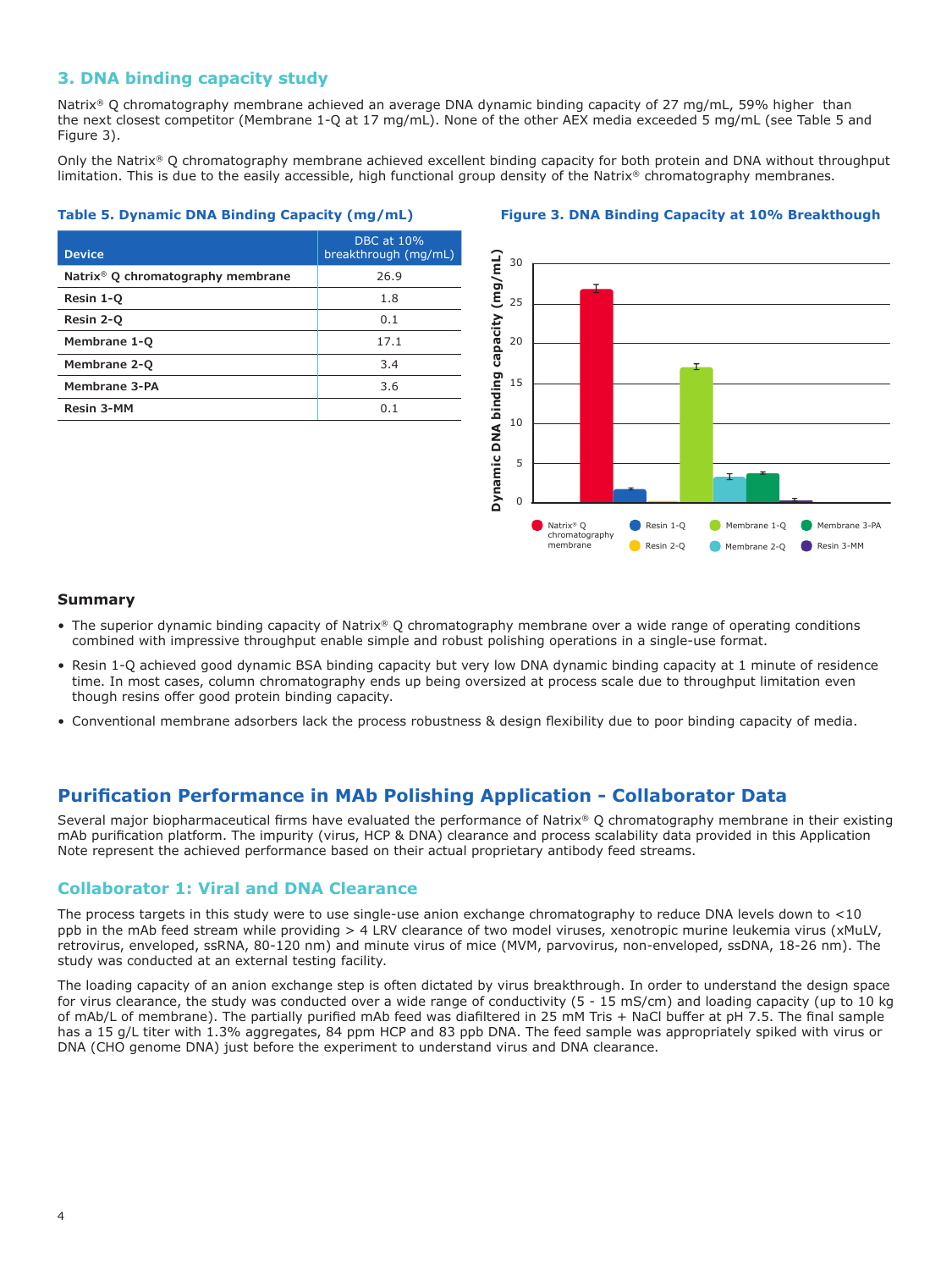## **Summary**

The Natrix® Q chromatography membrane achieved excellent xMuLV clearance (≥ 4.8 LRV) over a wide conductivity  $(5 - 15 \text{ mS/cm})$  and flow rate  $(10 - 25 \text{ MV/min})$  range at 10 kg/L load (see Figure 4).

- No xMuLV breakthrough was detected in the flow through for all evaluated scenarios. The processing time at 25 MV/min was less than an hour.
- Flow independent clearance of xMuLV demonstrates a convection dominant mass transport phenomenon in Natrix® membrane technology.

Natrix<sup>®</sup> Q achieved > 4 LRV MVM clearance with conductivity up to 10 mS/cm at 10 kg load and 10 MV/min flow rate (residence  $time = 6$  seconds) (see Figure 5).

- At 5 mS/cm conductivity, MVM clearance remains constant at 4.8 LRV for up to 10 kg/L load.
- At 3 kg/L load, MVM clearance remains the same (4.8 LRV) from 5 to 10 mS/cm.

The data reveal excellent clearance of both viruses at very high mAb loads over a broad range of conductivities with residence time in the order of a few seconds. The high loading capacity combined with excellent flow properties and improved salt tolerance provides great process economy without sacrificing the process robustness or design flexibility.

In addition, with the same feed material Natrix® Q chromatography membrane demonstrated > 2.9 LRV DNA clearance (from 612 ppb to  $<$  0.7 ppb, as measured by qPCR assay) at 10 kg/L load.



**Figure 4. xMuLV clearance at 10 kg/L load**

Note: The up arrow  $(\uparrow)$  indicates limit of detection; Combination of 25 MV/min and 15 mS/cm was not tested



**Figure 5. MVM clearance at 10 MV/min flow rate**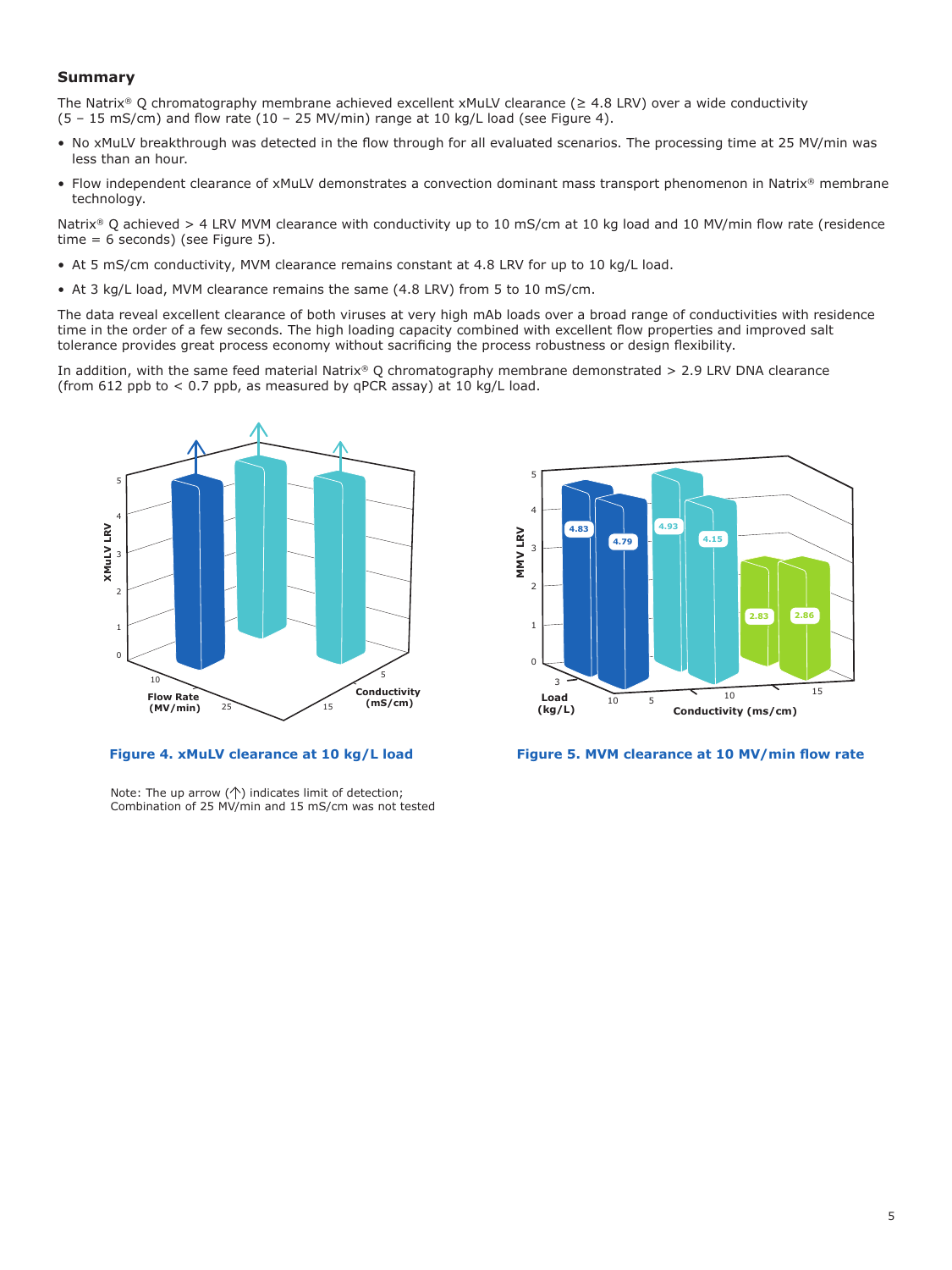## **Collaborator 2 - HCP Clearance and Scalability**

The objective of this study was to evaluate Natrix® Q chromatography membrane for HCP removal at high load (up to 10 kg/L) and scalability to pilot and process scale devices.

The sample feed (8 g/L Protein A purified mAb in 20mM phosphate + 100 mM NaCl, pH 7) containing 120 ppm HCP was loaded to 10 kg/L of membrane at 10 MV/min (residence time = 6 seconds). Figure 6 illustrates that Natrix® Q chromatography membrane achieved excellent HCP clearance with no sign of increasing breakthrough. Testing was not continued beyond 10 kg/L because of limited supplies of the Protein A purified mAb feed.

The HCP removal with Pilot (membrane volume = 15mL) and Process 150 (membrane volume = 115mL) devices were also evaluated. While the lab scale device was tested up to 10 kg/L (see Figure 6), the Pilot and Process 150 devices were tested only up to 3 kg/L load due to limited supply of Protein A purified mAb. As seen in Figure 7, excellent and consistent HCP clearance from lab to process scale was achieved.



## **Conclusion**

Natrix<sup>®</sup> Q chromatography membrane delivers improved economy and greater process design flexibility

As described in the preceding data and discussion, Natrix® Q chromatography membrane represents a new class of chromatography tool that delivers enhanced process flexibility and robustness (see Table 6), with cost and risk reduction benefits associated with single-use technology.

- **1. Improved salt tolerance and wider buffer compatibility** 
	- Superior binding capacity even in the presence of high salt or phosphate concentrations

#### **2. High loading capacity without compromising process robustness**

- Excellent virus (xMuLV & MVM) and DNA clearance for load as high as 10 kg/L over a broad design space
- Excellent HCP clearance with no sign of increasing breakthrough even at 10 kg/L load
- **3. Simple scale-up**
	- Excellent and consistent HCP clearance from lab scale to production
- **4. Truly single-use, plug-and-play format**
	- No column packing, qualification, cleaning, storage, and associated validation
	- No risk of cross-contamination